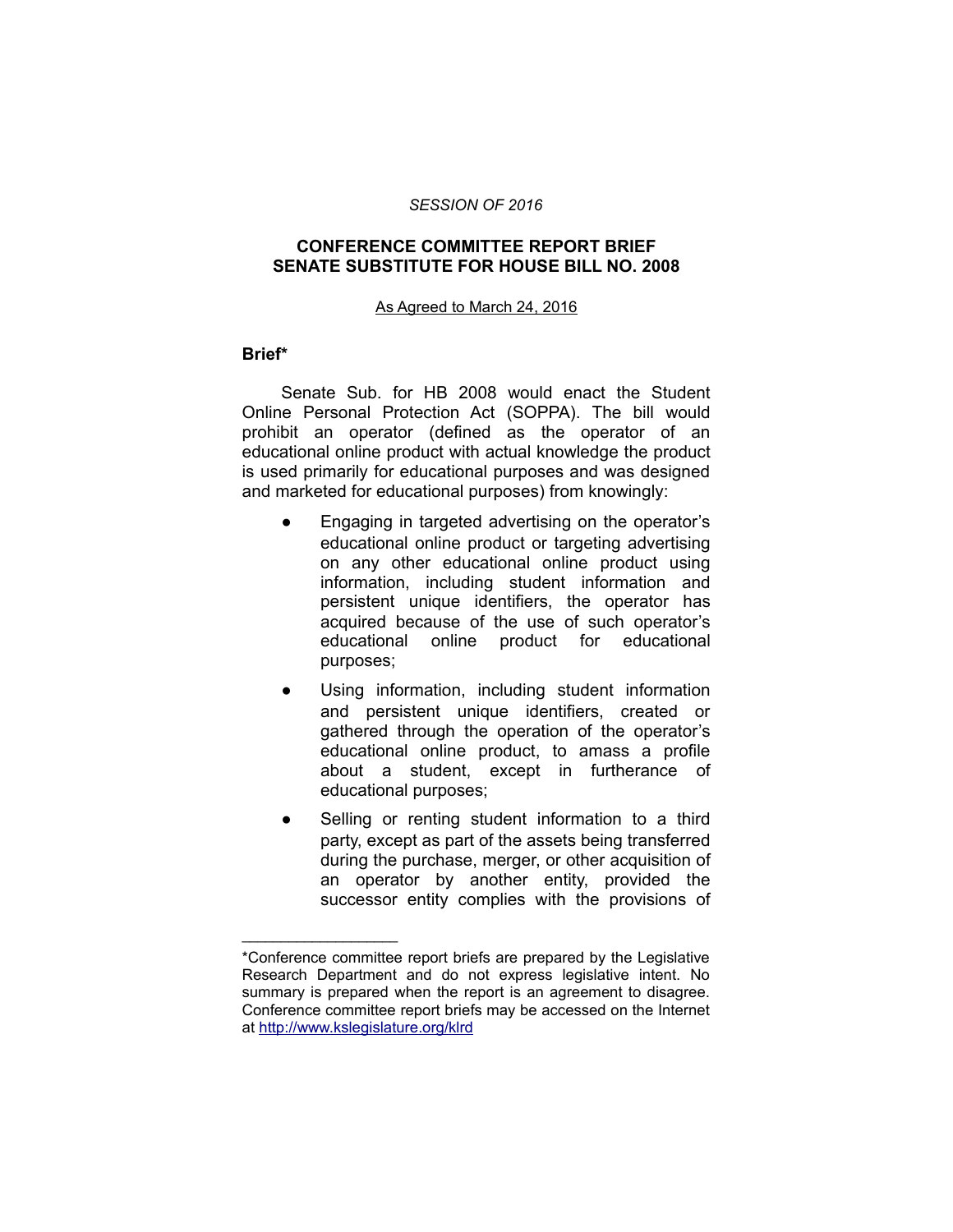this subsection as though it were an operator with respect to the acquired information; or

Disclosing student information, except as provided.

For the purposes of the bill, the term "operator" would not be construed to include any school district or school district employee acting on behalf of a school district employer.

Operators would be required to:

- Implement and maintain reasonable security procedures and practices appropriate to the nature of the student information and designed to protect such information from unauthorized access, destruction, use, modification, or disclosure; and
- Delete student information within a reasonable period of time at the school district's request, unless the student or student's parent or legal guardian requests that information be maintained.

The bill also outlines several instances when an operator may disclose information, including the following:

- For legitimate research purposes subject to and as allowed by federal and state law, and under the direction of a school district or the Kansas State Department of Education, provided the information is not used for advertising or to amass a profile on the student for any purpose other than educational purposes;
- A student's first and last name and test results upon request by a school district or state agency for educational purposes;
- To law enforcement agencies or to a court of competent jurisdiction to protect the safety or integrity of users of the operator's educational online product or other individuals, or the security of such educational online product;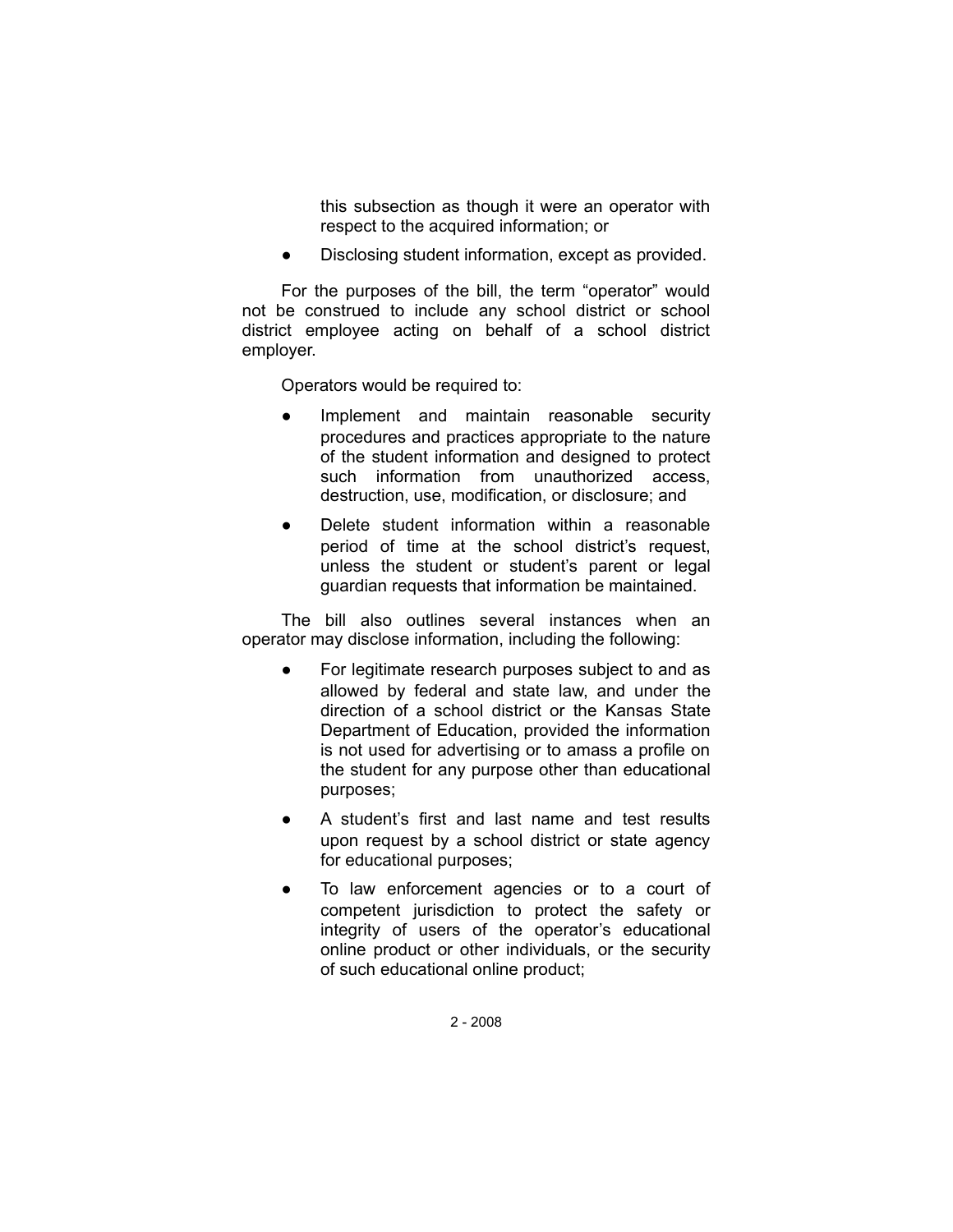- For educational or employment purposes upon request by the student or the student's parent or legal guardian, provided the student information is not used or further disclosed for any other purpose;
- To a service provider, so long as the service provider is contractually prohibited from using student information for any purpose other than providing the contracted service, prohibited from disclosing student information to subsequent third parties, and required to implement and maintain reasonable security procedures and practices to ensure confidentiality; and
- In the course of transferring assets as part of a business purchase, merger, or other acquisition, as described above.

The bill would clarify other instances where the bill's provisions are not intended to apply and would define key terms.

Finally, the bill would allow the Attorney General or any district attorney to enforce SOPPA by bringing an action in a court of competent jurisdiction and to seek injunctive relief to enjoin an operator in possession of student information from disclosing any student information in violation of SOPPA.

# **Conference Committee Action**

The House agreed to the Senate amendments. Additionally, the Conference Committee adopted an amendment replacing language that would have allowed a student or student's parent or legal guardian to bring a cause of action against an operator who violates SOPPA with language allowing the Attorney General or any district attorney to enforce SOPPA.